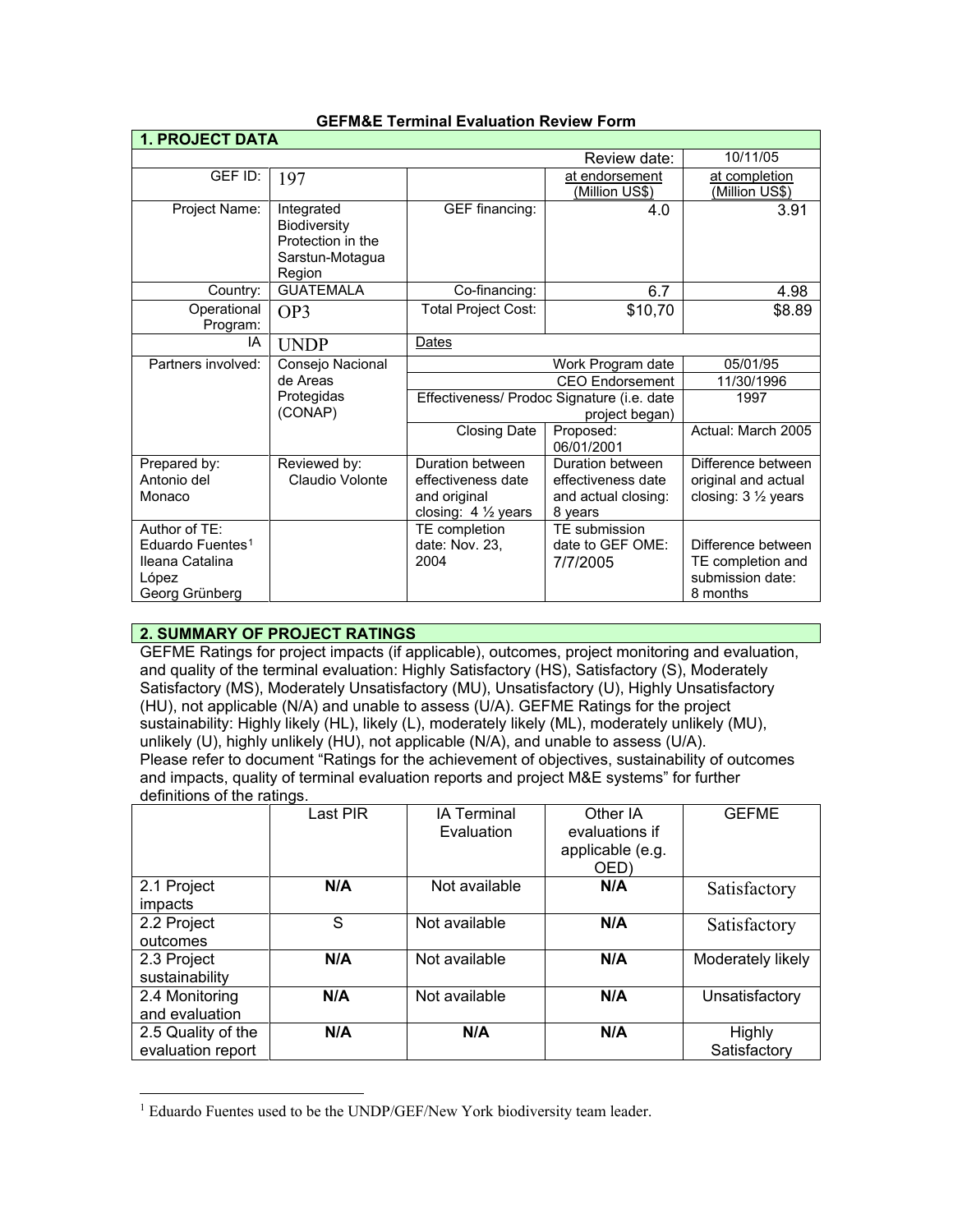Should this terminal evaluation report be considered a good practice? Why? Yes. The TE can be considered best practice (refer to section on quality of the TE)

# **3. PROJECT OBJECTIVES, EXPECTED AND ACTUAL OUTCOMES**

#### **3.1 Project Objectives**

• **What are the Global Environmental Objectives? Any changes during implementation?** According to the project document: To preserve the integrity of ecosystems vital to the survival of RECOSMO's (Sarstún-Motagua Coservation and Sustainable Development Region) biodiversity in the context of sustainable human development.

- **What are the Development Objectives? Any changes during implementation?**
- According to the project document:
- 1)Develop and implement a strategic plan (to the year 2005) of nine protected areas interconnected by biological corridors in an area of 12,000 Km2. This plan will include an evaluation of biodiversity richness and abundance and conservation of a minimum of 95% of vegetation cover.
- 2)Reduce habitat loss and erosion of biodiversity by integrating at least 30% of the local population using and benefiting from RECOSMO's natural resources into economically productive activities and sustainable use practices in the second year.
- 3)Establish the technical and administrative infrastructure necessary to coordinate and support conservation and sustainable development activities in RECOSMO, and ensure their continuity beyond the life of the project.

The TE indicated that there were no changes.

#### **3.2 Outcomes and Impacts**

• **What were the major project outcomes and impacts as described in the TE?**

The TE indicates that there are some relatively objective indicators that allow verifying that the project contributed to improve the management of the protected areas by strengthening the institutions responsible for conservation and sustainable uses, reducing deforestation especially in the key areas, and maintaining environmental conditions in the region. The TE indicates that the project reduced the immediate threats to the protected areas by reducing the advancement of the agriculture frontier in key areas and buffer zones, improved the overall management of the protected areas by transforming the institutions responsible for their management, and contributed to converting 5 of the 9 intended protected areas of the project from paper parks to parks with an acceptable level of management. Regarding institutional capacity building, the project implemented a payment system for environmental services where private water utilities paid a fee or the salaries of park rangers to ensure conservation of the watersheds. The TE indicates that the project developed effective conservation initiatives that integrated sustainable uses of natural resources and alternative livelihoods for the population building on the existing experience of diverse NGOs operating in the area. According to the TE, the economic and social benefits of the project have reached a significant portion of the population living around and in the protected areas. The project also worked on increasing awareness about the value of conservation among the people. However, the TE indicates that of the six biological corridors expected to be established by the project, only three were designed and partially implemented.

# **4. GEF OFFICE OF M&E ASSESSMENT**

#### **4.1 Outcomes and impacts Rating: S**

**A Relevance** 

• **In retrospect, were the project's outcomes consistent with the focal areas/operational program strategies? Explain**

Yes. The outcomes are in line with the focal area/operational program strategies. There are also very relevant to Guatemala in light of its Protected Areas Law, Commitments under the Biological Convention, National Strategy for Conservation and Sustainable use of Biodiversity, the Peace Accords, etc.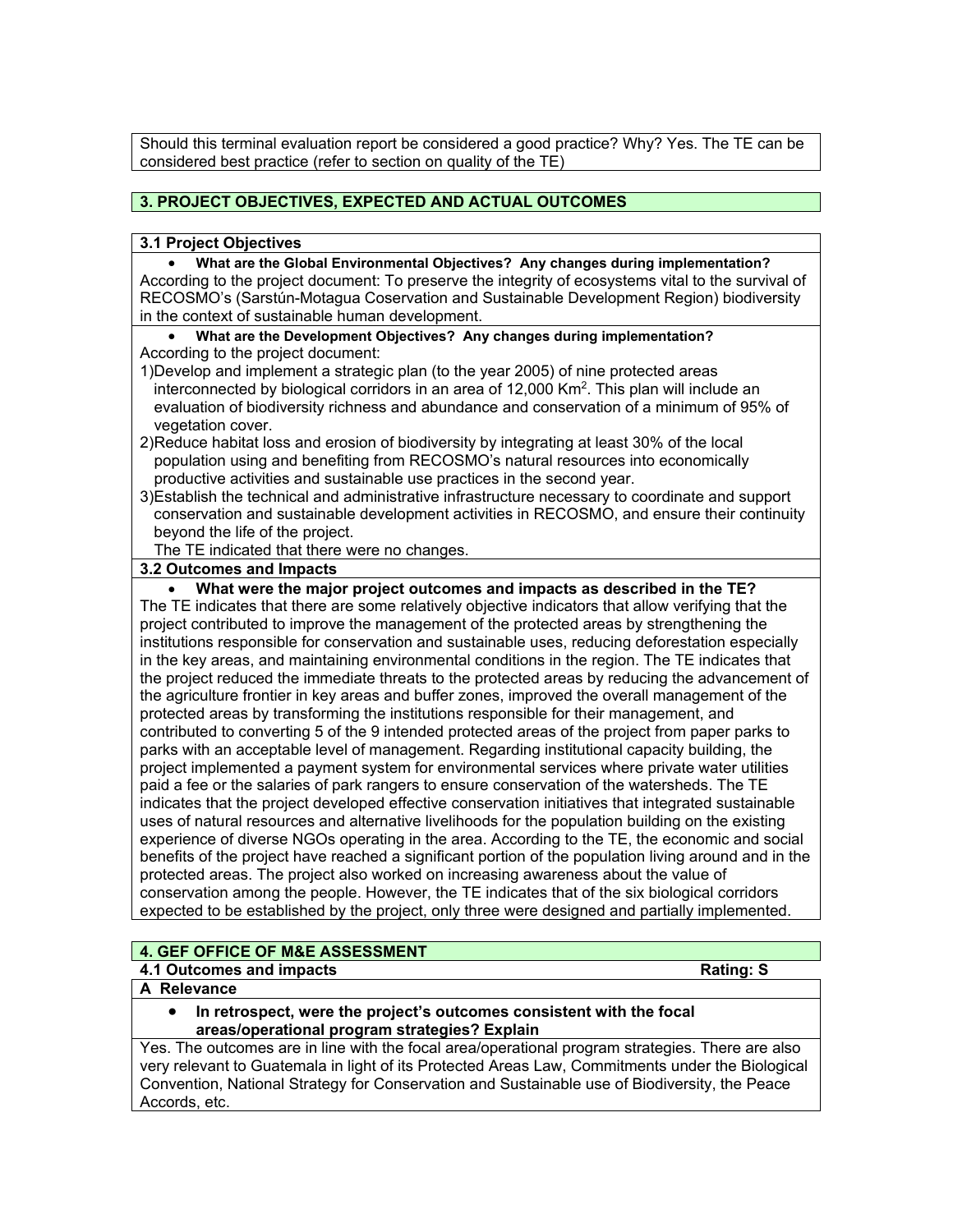#### **B Effectiveness**

• **Are the project outcomes as described in the TE commensurable with the expected outcomes (as described in the project document) and the problems the project was intended to address (i.e. original or modified project objectives)?** 

The end of project situation as described in the project document was quite ambitious including land ownership studies completed and titles granted in critical biodiversity conservation areas; master plans for 4 protected areas designed, legally declared and implemented; six biological corridors defined, demarcated, approved and legally declared; ecological-economic zoning for the project area implemented; M&E system established and operational; socio-economic study of the project area conducted; study and implementation of tourism investment program involving local communities and national and international investors; establishment of a revolving fund to finance pilot projects; an advisory council for the area established and operational; an capacity strengthened in communities, government and NGOs, municipalities, etc.

The TE indicates that the project underwent some activity changes during implementation but that the objectives remained the same. This makes it difficult to assess the effectiveness in light of those expected outcomes because some may have change during project implementation. However, based on the project objectives and the outcomes described in the TE, it can be concluded that the GEF intervention has been effective despite sustainability shortcomings as described below.

### **C Efficiency (cost-effectiveness)**

• **Include an assessment of outcomes and impacts in relation to inputs, costs, and implementation times based on the following questions: Was the project cost – effective? How does the cost-time Vs. outcomes compare to other similar projects? Was the project implementation delayed due to any bureaucratic, administrative or political problems?**

The TE indicates that the project did not use an incrementality criterion for the allocation of resources<sup>[2](#page-2-0)</sup> nor was there an accounting that allowed separating the sustainable development costs from incremental costs that the GEF is supposed to fund<sup>3</sup>. The TE indicates that this may have compromised several activities related to conservation and sustainable development which did not materialize<sup>[4](#page-2-2)</sup>. However, the TE indicates that using several criteria to assess costeffectiveness, that this project was cost-effective when compared to similar projects in the region and other areas of the world<sup>5</sup>. The TE also presented an interesting assessment of incrementality and it determined that the GEF contributed twice as much to incremental activities producing global environmental benefits than it did to local sustainable development ones.

**4.2 Likelihood of sustainability.** Using the following sustainability criteria, include an assessment of project sustainability based on the information presented in the TE.

| A Financial resources                                                                                           | <b>Rating: ML</b> |  |
|-----------------------------------------------------------------------------------------------------------------|-------------------|--|
| The TE indicates that financial sustainability is precarious given that CONAP has traditionally depended        |                   |  |
| mostly on foreign aid for conservation activities or has delegated these activities to other entities such as   |                   |  |
| NGOs or universities which have to raise their own funds. The project began creating some opportunities for     |                   |  |
| self financing through payment for environmental services (several towns water services paid amounts            |                   |  |
| ranging from \$1000/month to the salaries of park rangers to ensure watershed protection, environmental         |                   |  |
| education to avoid deforestation and soil erosion, etc. This positive experience has contributed to the current |                   |  |
| Water Law discussion being undertaken in congress) and ecotourism which has created some hope for               |                   |  |
| partial financial sustainability of some areas. The project failed to develop the revolving fund as was one of  |                   |  |
| the expected outcomes. Thus financial sustainability is moderately likely.                                      |                   |  |
| Socio political<br>в                                                                                            | <b>Rating: ML</b> |  |

Regarding CONAP, a key stakeholder, the TE indicated that their involvement and level of project ownership was below expected. The involvement of UNDP was adequate initially but weakened during later stages of

 $\overline{a}$ 

<span id="page-2-0"></span><sup>2</sup> Informe de Evaluación Final del Proyecto: "REGIÓN DE CONSERVACIÓN Y DESARROLLO SOSTENIBLE SARSTÚN-MOTAGUA-RECOSMO". Nov. 23, 2004. pp. 37.

<span id="page-2-1"></span> $3$  Ibid. pp.  $5$ 

<span id="page-2-2"></span> $4$  Ibid. pp. 43

<span id="page-2-3"></span> $<sup>5</sup>$  Ibid. pp. 5</sup>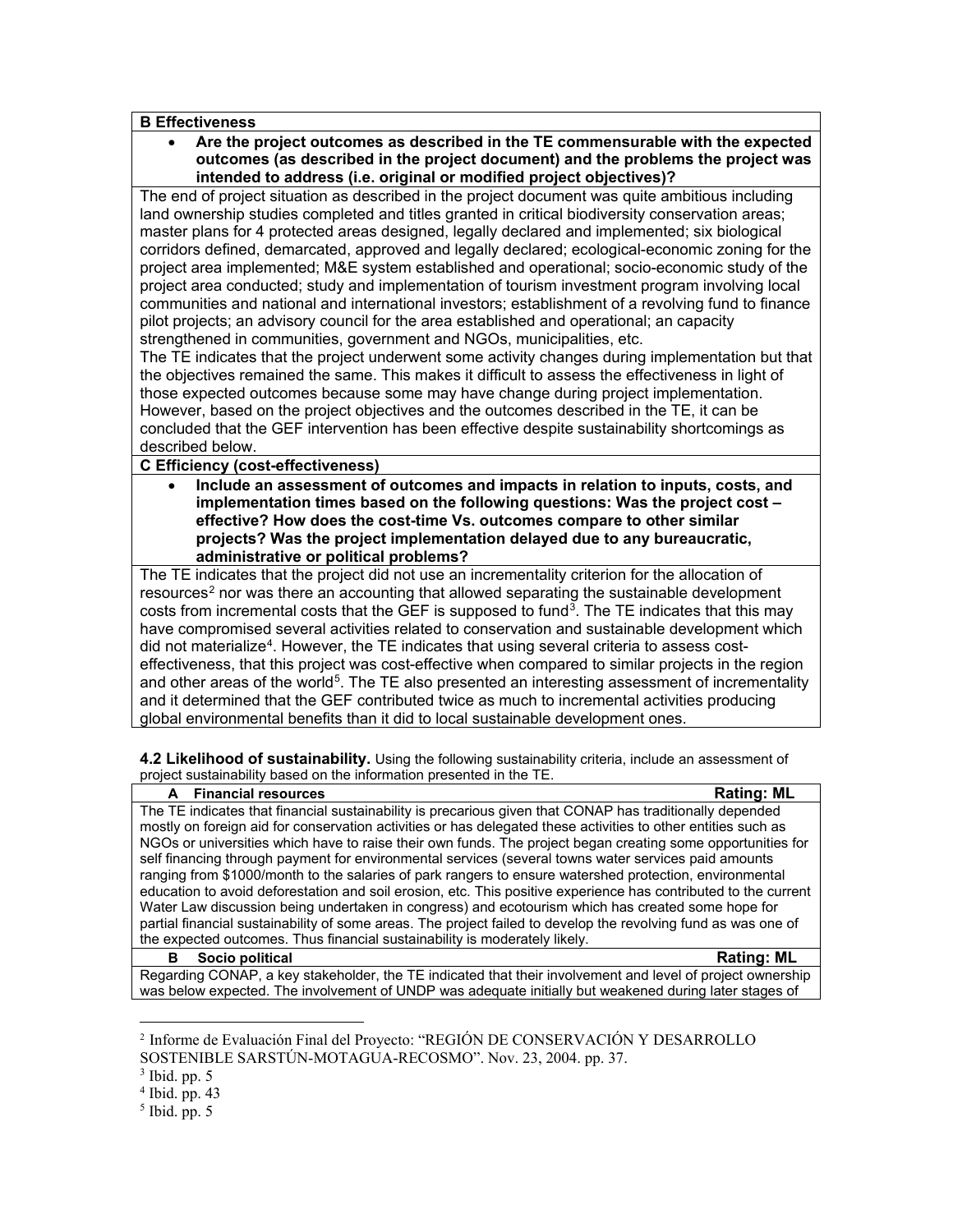project implementation. However, the participation of the six executing organizations and the NGOs was high as was their level of commitment. Specifically, the involvement of indigenous and other local organizations increased during the second phase of the project. Nevertheless, the TE indicates that sociopolitical sustainability is precarious because Guatemala just came out of a civil war, and it is going through many socio-economic changes, including land ownership conflicts, unresolved land uses issues and other uncertainties that are beyond the scope of the project.

#### **C Institutional framework and governance Rating: ML**

The TE indicates that although the project contributed to strengthen the capacities of NGOs and CONAP to plan and implement activities in the project region, the project fell short of achieving institutional sustainability mainly because of the issues mentioned under socio political sustainability. Nevertheless, the TE indicates that having invested to strengthen the capacity of NGOs that have been working with communities in environmental protection may have been the right solution in a climate of socio-political instability.

#### **D Ecological (for example, for coffee production projects, reforestation for carbon Rating: ML** sequestration under OP12, etc.) **Rating: ML**

The TE indicates that environmental sustainability is also precarious because it is compromised by a rapid population growth, needing more soils and other subsistence resources, and there are still too many unsustainable uses and land conversion such as timber harvesting, cattle ranching, and urban development by groups with more influence and resources than the GEF intervention.

**E Examples of replication and catalytic outcomes suggesting increased likelihood of sustainability Rating: L**

The TE indicates that several aspects of the project are being replicated in other areas of the country such as the policies toward environmental services, subsidy programs to conserve and maintain protected areas, and improvements in the curricula of elementary and high school education to instill the importance of conservation. The project created a forum of directors that has allowed to exchange successful experiences between protected areas management and some replication by the National Council of Protected Areas (CONAP) in other regions.

#### **4.3 Assessment of the project's monitoring and evaluation system based on the information in the TE**

**A. Effective M&E systems in place: What were the accomplishments and shortcomings of the project's M&E system in terms of the tools used such as: indicators, baselines, benchmarks, data collection and analysis systems, special studies and reports, etc.? Rating: U**

The TE indicates that the project lacked a good and widely accepted M&E system that allowed measuring progress towards the expected results including the biodiversity results of the project.

**B. Information used for adaptive management: What is the experience of the project with adaptive management?** 

The TE indicated that the project did not have an M&E system that allowed effective feedback to the project management.

**Can the project M&E system be considered a good practice? No**

# **4.4 Lessons**

Project lessons as described in the TE

**What lessons mentioned in the TE that can be considered a good practice or approaches to avoid and could have application for other GEF projects?**

- Environmental, social and political sustainability of GEF projects cannot always be achieved in 6-8 years and with an investment of \$5-8 million in countries with low governability, high levels of poverty and serious social conflicts as left after a civil war. In such cases, strengthening civil society institutions such as regional NGOs, can be the best strategy to achieve environmental results and increase the likelihood of their sustainability.
- The IA could better perform its functions and fulfill its commitments to the GEF by having workshops at project inception with stakeholders to agree on project expected outcomes, the global environmental benefits and incremental costs that GEF will fund. A handbook could help stakeholders to identify their roles and responsibilities. This will also maintain the balance between fund allocations and prevent funds initially allocated for conservation and sustainable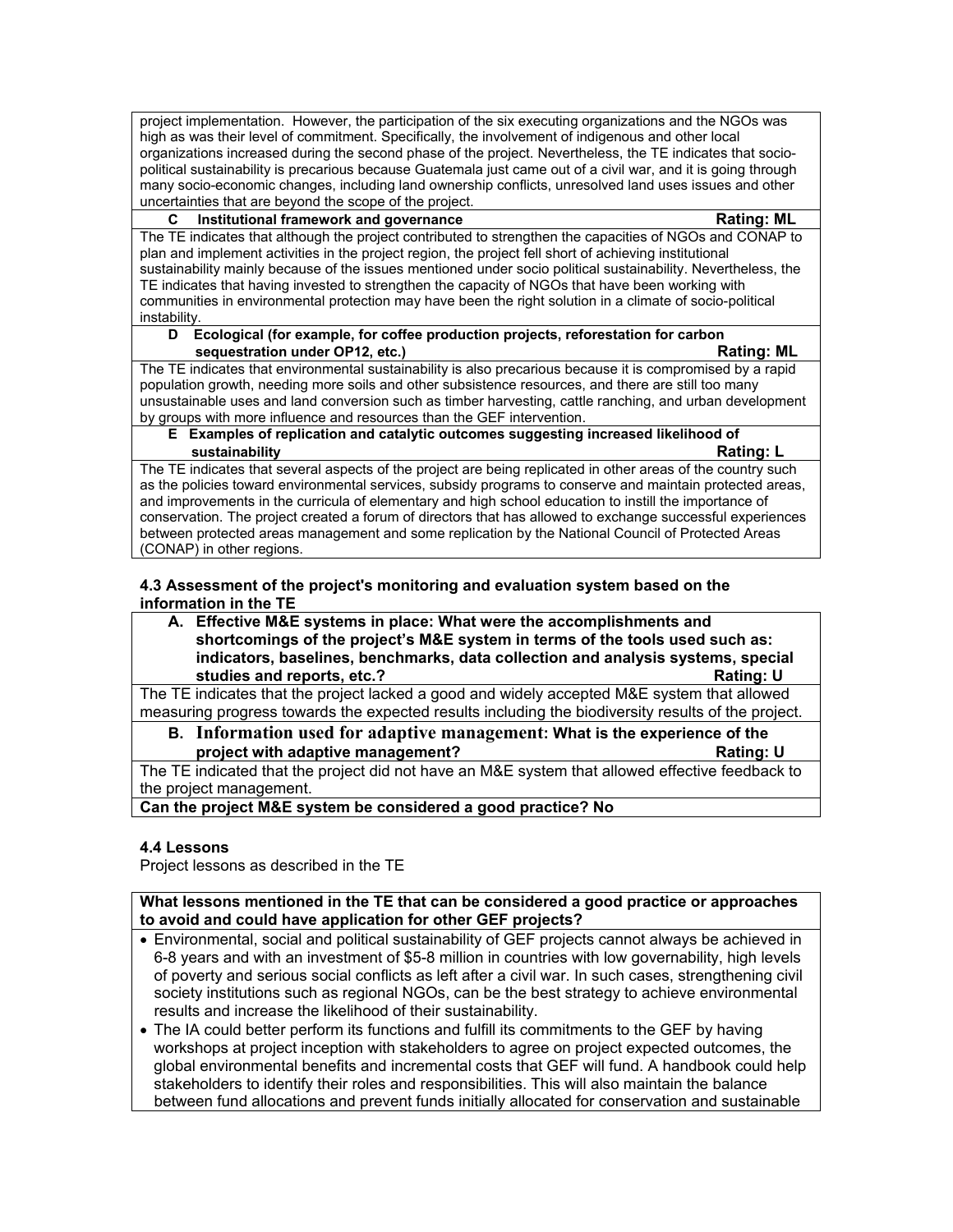development from being spent in development projects alone with little global environmental benefits. In this regard, also strong project management leadership is required to ensure that all project objectives are addressed as opposed to just the "easiest" ones such as information dissemination and research as opposed to more challenging ones such as management agreements for soils and water use. Also, to maintain institutional memory and better management, IAs should strive to maintain the same people in charge of the implementation throughout the project, for example, by avoiding JPOs for Project Official posts.

• Solving land tenure issues could improve the dialogue with local indigenous communities but long term conservation achievements also require strong local NGO and government involvement.

**4.5 Quality of the evaluation report** Provide a number rating 1-6 to each criteria based on: Highly Satisfactory = 6, Satisfactory = 5, Moderately Satisfactory = 4, Moderately Unsatisfactory = 3, Unsatisfactory = 2, and Highly Unsatisfactory = 1. Please refer to the "Criteria for the assessment of the quality of terminal evaluation reports" in the document "Ratings for the achievement of objectives, sustainability of outcomes and impacts, quality of terminal evaluation reports and project M&E systems" for further definitions of the ratings.

# **4.5.1 Comments on the summary of project ratings and terminal evaluation findings**

In some cases the GEF Office of M&E may have independent information collected for example, through a field visit or independent evaluators working for the Office of M&E. If substantial independent information has been collected, then complete this section with any comments about the project. N/A

|                                                                                | 4.5.2 Quality of terminal evaluation report                                  |           |
|--------------------------------------------------------------------------------|------------------------------------------------------------------------------|-----------|
|                                                                                | <b>Ratings</b>                                                               |           |
|                                                                                | A. Does the report contain an assessment of relevant outcomes and            | <b>HS</b> |
|                                                                                | impacts of the project and the achievement of the objectives? Yes, the       |           |
|                                                                                | report also presented an assessment by the expected outcomes as              |           |
|                                                                                | indicated in the project document. The assessment was very candid with       |           |
|                                                                                | the successes and shortcomings of the project.                               |           |
|                                                                                | B. Is the report internally consistent, is the evidence                      | S         |
|                                                                                | complete/convincing and are the IA ratings substantiated? Yes the            |           |
|                                                                                | statements were substantiated by examples and data and when the data         |           |
|                                                                                | provided to the TE team had not been independently verified, this was        |           |
|                                                                                | raised as an issue and not taken at face value. No ratings were provided.    |           |
|                                                                                | C. Does the report properly assess project sustainability and /or a project  | <b>HS</b> |
|                                                                                | exit strategy? Yes, very comprehensive assessment.                           |           |
|                                                                                | D. Are the lessons learned supported by the evidence presented and are       | <b>HS</b> |
|                                                                                | they comprehensive? Yes.                                                     |           |
|                                                                                | E. Does the report include the actual project costs (total and per activity) | S         |
|                                                                                | and actual co-financing used? Yes, the information was broken down by        |           |
| activity with actual expenditures up to the project closing. The final numbers |                                                                              |           |
| were not available yet when the TE was done because this took place before     |                                                                              |           |
| the project financial closing.                                                 |                                                                              |           |
| F. Does the report present an assessment of project M&E systems? Yes           | НS                                                                           |           |

| 4.6 Is a technical assessment of the project impacts                                              | Yes: $X$ | No: |
|---------------------------------------------------------------------------------------------------|----------|-----|
| described in the TE recommended? Please place an "X" in                                           |          |     |
| the appropriate box and explain below.                                                            |          |     |
| Explain: Given the results that the project has begun to show, it would be valuable to conduct an |          |     |
| assessment to verify them and assess the continuation of project benefits. This could be done     |          |     |
| before the potential follow on project financed by the Netherlands.                               |          |     |
| Is there a follow up issue mentioned in the TE such as corruption, reallocation of GEF funds,     |          |     |